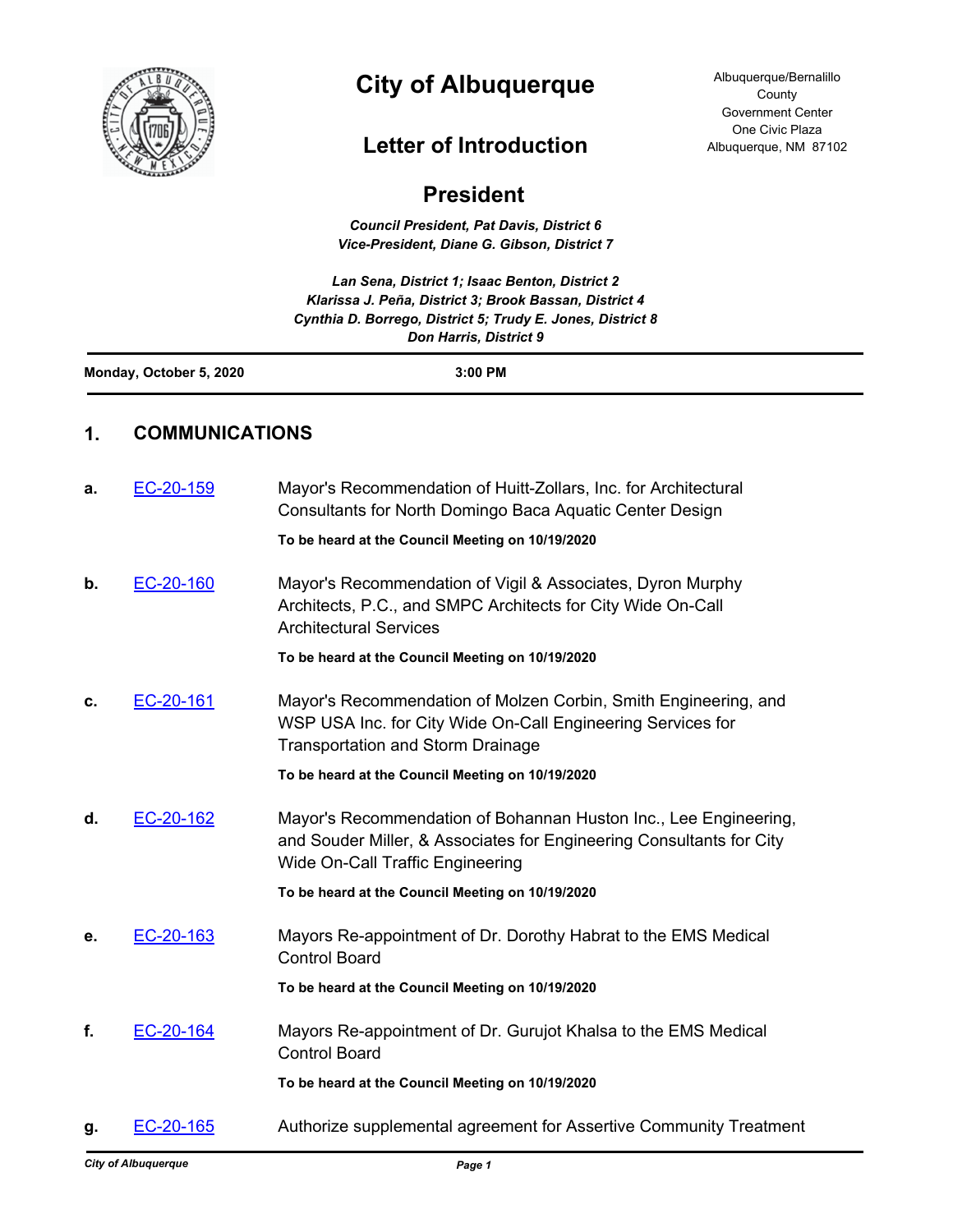| <b>President</b> |           | <b>Letter of Introduction</b>                                                                                                                                               | October 5, 2020 |
|------------------|-----------|-----------------------------------------------------------------------------------------------------------------------------------------------------------------------------|-----------------|
|                  |           | (ACT) IT services through December 31, 2020 and add \$24,000 to the<br>contract for a total of \$124,000                                                                    |                 |
|                  |           | Referred to the Finance & Government Operations Committee                                                                                                                   |                 |
| h.               | EC-20-166 | Authorize supplemental agreement for Treatment Provider Network<br>(TPN) IT services through December 31, 2020 and add \$24,000 to the<br>contract for a total of \$124,000 |                 |
|                  |           | Referred to the Finance & Government Operations Committee                                                                                                                   |                 |
| j.               | EC-20-167 | Mayor's Recommendation of Award to CorVel Corporation for "Workers"<br><b>Compensation Cost Containment Service Medical Bill Review"</b>                                    |                 |
|                  |           | Referred to the Finance & Government Operations Committee                                                                                                                   |                 |
| j.               | EC-20-168 | Mayor's Recommendation of RoVolus for On-Call Engineering for<br><b>Aviation Sustainability and Environmental Services</b>                                                  |                 |
|                  |           | To be heard at the Council Meeting on 10/19/2020                                                                                                                            |                 |
| k.               | EC-20-169 | Mayors Re-appointment of Dr. Kimberly M. Pruett to the EMS Medical<br><b>Control Board</b>                                                                                  |                 |
|                  |           | To be heard at the Council Meeting on 10/19/2020                                                                                                                            |                 |
| Ι.               | EC-20-170 | Mayor's Recommendation of Award to Guidehouse Inc. for "COVID-19<br><b>Cost Recovery Services"</b>                                                                          |                 |
|                  |           | <b>Immediate Action Requested</b>                                                                                                                                           |                 |
| m.               | EC-20-171 | Mayor's Re-appointment of Mr. Scott B. Wilson to the EMS Providers<br><b>Advisory Committee</b>                                                                             |                 |
|                  |           | To be heard at the Council Meeting on 10/19/2020                                                                                                                            |                 |
| n.               | EC-20-172 | Mayor's Appointment of Mr. Joel Trujillo to the Human Rights Board                                                                                                          |                 |
|                  |           | To be heard at the Council Meeting on 10/19/2020                                                                                                                            |                 |
| ο.               | EC-20-173 | Mayors Re-appointment of Dr. Randall D. Lahr to the EMS Medical<br><b>Control Board</b>                                                                                     |                 |
|                  |           | To be heard at the Council Meeting on 10/19/2020                                                                                                                            |                 |
| р.               | EC-20-174 | Approval of the Second Supplemental Agreement with WindFire<br><b>Production Services</b>                                                                                   |                 |
|                  |           | Referred to the Finance & Government Operations Committee                                                                                                                   |                 |
| q.               | EC-20-175 | Mayor's Re-appointment of Ms. Kelly Garvin to the EMS Providers<br><b>Advisory Committee</b>                                                                                |                 |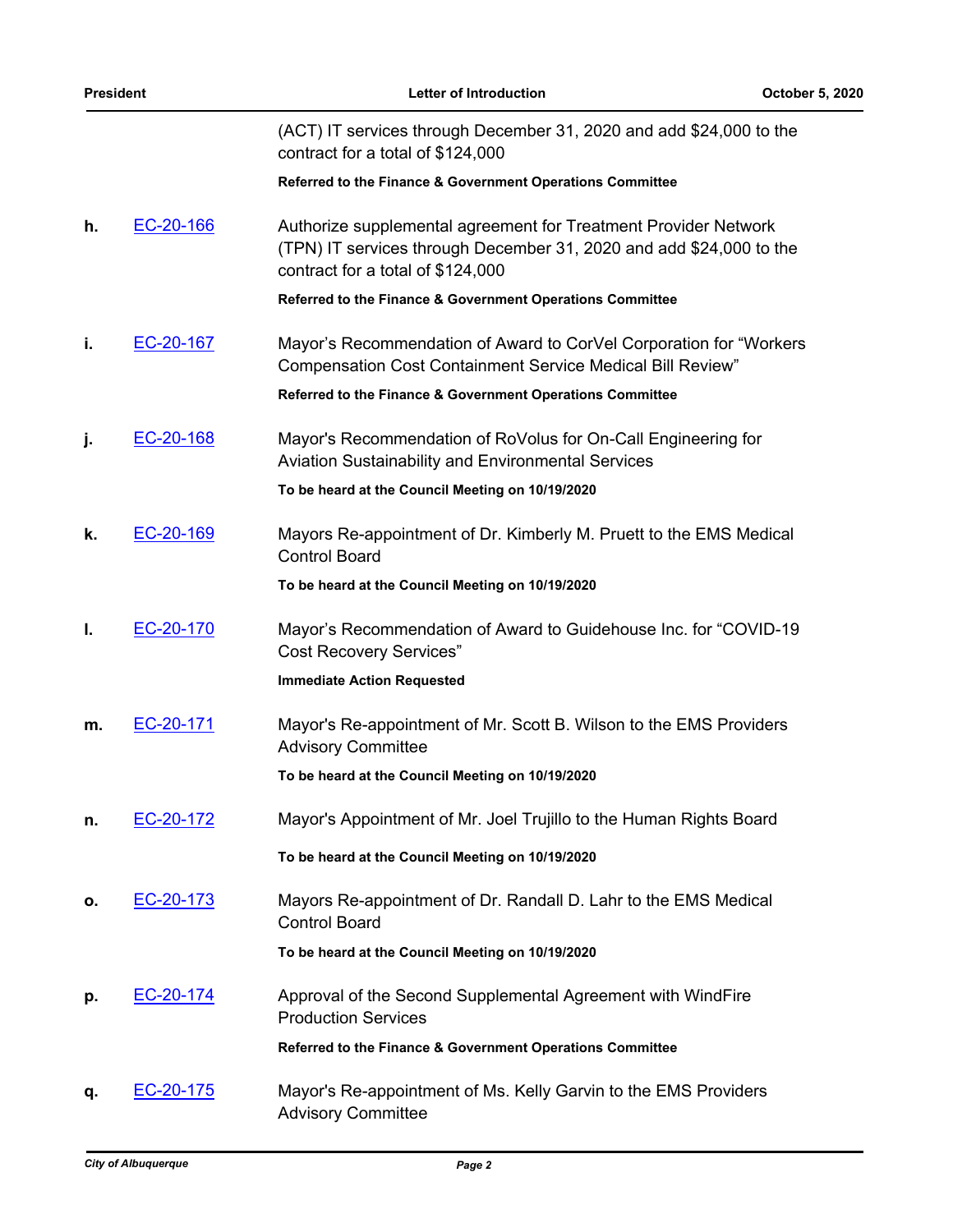#### **To be heard at the Council Meeting on 10/19/2020**

| r. | EC-20-176  | Mayor's Appointment of Mrs. Denisha Pierre to the Human Rights Board                                   |  |
|----|------------|--------------------------------------------------------------------------------------------------------|--|
|    |            | To be heard at the Council Meeting on 10/19/2020                                                       |  |
| S. | $OC-20-10$ | Appointment of Mr. Wilton Rogers III to the Accountability in Government<br><b>Oversight Committee</b> |  |
|    |            | To be heard at the Council Meeting on 10/19/2020                                                       |  |
| t. | OC-20-11   | Selection of the City Auditor                                                                          |  |

**To be heard at the Council Meeting on 10/19/2020**

### **2. INTRODUCTIONS**

**a.** [M-20-5](http://cabq.legistar.com/gateway.aspx?m=l&id=/matter.aspx?key=12185) Recognizing The Senior Corp Volunteers Composed Of Foster Grandparents, Senior Companions And Retired And Senior Volunteer Program Volunteers For Their Exemplary Service During The Time Of The COVID-19 Pandemic To The Senior Citizen Population Of The City Of Albuquerque (Borrego, Peña)

**To be heard at the Council Meeting on 10/19/2020**

**b. [O-20-37](http://cabq.legistar.com/gateway.aspx?m=l&id=/matter.aspx?key=12172) Amending Sections 9-10-1-3, 9-10-1-6(E)(2), 9-10-1-8(C)(4),** 9-10-1-8(D)(5), 9-10-1-8(F), 9-10-1-8(F)(2), 9-10-1-9(B), 9-10-1-10(B) (1), 9-10-1-10(B)(4), 9-10-1-11(A), 9-10-1-11(B), 9-10-1-11(H), Section 2, Section 3, And Section 4, ROA 1994 Of The Municipal Solid Waste Ordinance, To Update Effective Date Of Rate Change; Amending Rate Table Appendix To Incorporate Residential Rate Increase In The Rate Appendix; And Amending Rate Table To Incorporate The FY21 Rate Increase In The Rate Appendix (Benton, by request)

**Referred to the Committee of the Whole**

**c.** [O-20-38](http://cabq.legistar.com/gateway.aspx?m=l&id=/matter.aspx?key=12180) Adopting A Uniform Administrative Code And Technical Codes Prescribing Minimum Standards Regulating The Construction, Alteration, Moving, Repair And Use And Occupancies Of Buildings And Structures And Building Service Equipment And Installations Including Plumbing, Swimming Pools, Electrical, Mechanical, Signs, Solar, Energy Conservation, Building Conservation And The Abatement Of Dangerous Buildings Within The City Of Albuquerque; Providing For The Issuance Of Permits And Collecting Fees Therefore; Repealing Chapter 14, Article 1, ROA 1994, The Present Uniform Administrative Code And Technical Codes Including The Building Code, The Plumbing Code, The Swimming Pool Code, The Mechanical Code, The Solar Energy Code, The Electrical Code, Providing For Penalties For Violation Of The Code